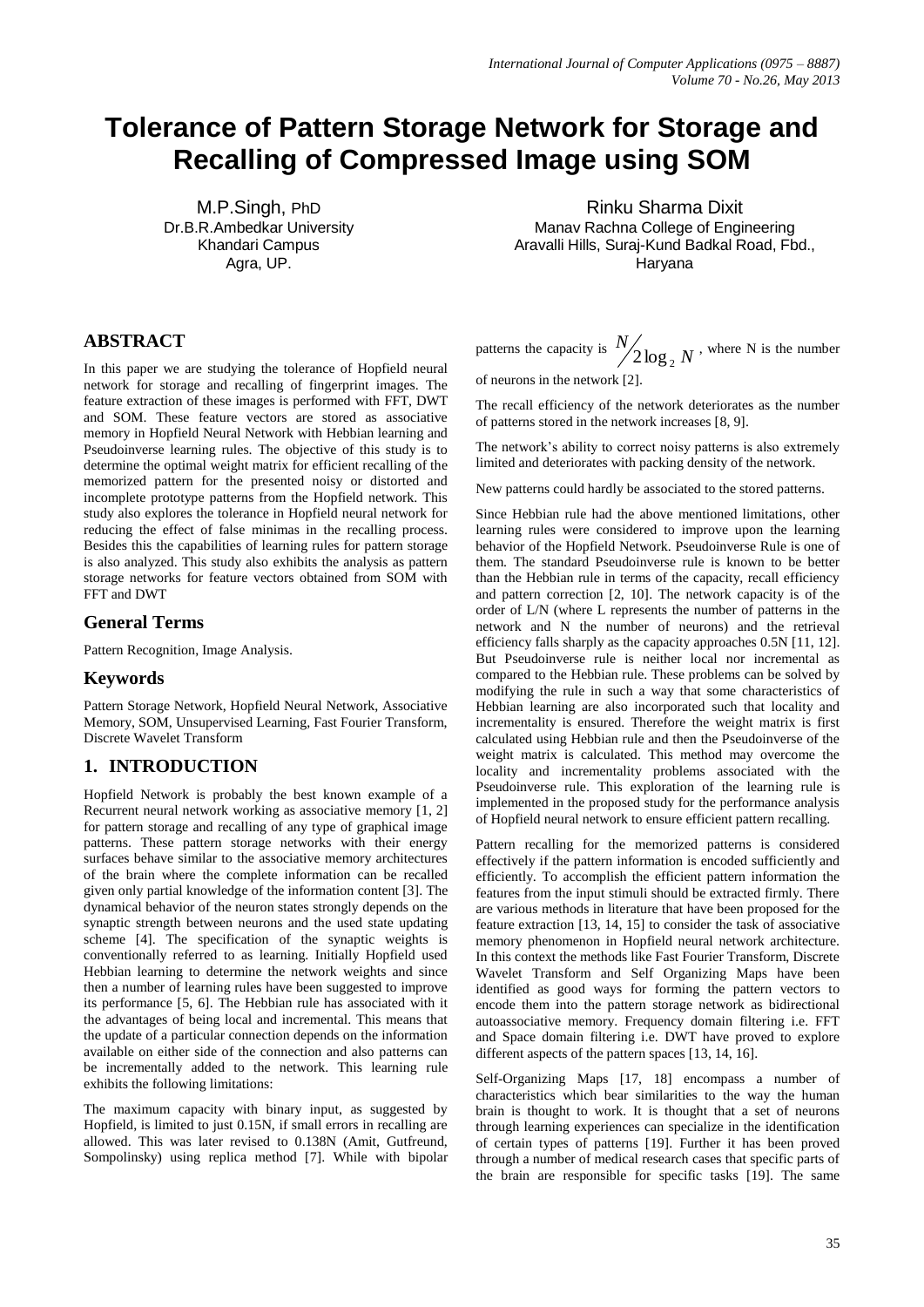capability forms the basis of SOM functionality. The information is organized spatially and similar concepts are mapped to adjacent areas of the network. SOMs can thus be effectively used for clustering purposes. Apart from clustering, SOMs can also be used for dimensionality reduction. SOMs provide low dimensional representation of high-dimensional data akin to multidimensional scaling. SOMs transform an incoming pattern of arbitrary dimension into one or twodimensional discrete map adaptively in a topologically ordered fashion. These maps learn to recognize groups of similar input vectors in such a way that neurons physically near each other in the neuron layer respond to similar input vectors. They provide a quantization of the image samples into a topological space where inputs that are nearby in the original space are also nearby in the output space, thereby providing dimensionality reduction and invariance to minor changes in the image sample. Pattern storage for continuum features as the input data can be characterized with the self organizing map and the Hopfield energy function analysis [20]. Map determines the feature mapping for the patterns with the continuum features. Iterations of the competitive learning between the input and the feedback output layer reduce the neighbouring region in the processing elements of feedback layer. On each iteration of this learning the used activation dynamics of the feedback layer leads the network towards the stable state. The feedback layer, which behaves as the Hopfield neural network, at the equilibrium stable state reflects the stored pattern at the minimum energy state. It reflects that we may explore the possibilities of mapping of the features from the pattern space to the feature space and simultaneously encode the presented patterns. The pattern vectors that consist with common features correspond to the same stable state of the pattern storage network.

In the proposed work we are studying and analyzing the tolerance of pattern storage networks of Hopfield type neural network for storage and recall for fingerprint images. The images obtained as scanned samples are first preprocessed and then filtered using FFT and DWT methods and then stored in the Hopfield Network. The storage capacity and recall efficiency of the Hopfield Network with the two categories of memorized images, when it is trained with Hebbian rule and with Pseudoinverse rule, will be tested. The next set of experiments is conducted to test the efficiency of the Hopfield Neural network for pattern recalling of the memorized images(filtered with either FFT or DWT) when the feature vectors are obtained with the Self Organizing maps. This will test the mapping of Self Organizing Maps with Hopfield Network. The pattern storage in the Hopfield network is effected through Hebbian and Pseudoinverse rules. The storage capacity and recall efficiency of such SOM-Hopfield network is also tested and analyzed. The results of the simulations are compared with each other.

The simulation results show marginal enhancement in storage capacity and recall efficiency of the Hopfield neural network for the memorized and noisy feature vectors obtained from DWT filtering as compared to those obtained from FFT filtering with both Hebbian and Pseudoinverse learning rules. The next simulation i.e. SOM to Hopfield mapping shows drastic change in the performance. The network with FFT feature vectors almost collapses, with storage capacity reducing drastically with both Hebbian and Pseudoinverse rules. The recall efficiency with noisy patterns is also extremely limited. On the other hand with DWT feature vectors the storage capacity and recall efficiency with noisy patterns is substantially enhanced with both learning rules.

The paper is organized in following sections. Section 2 describes the FFT and DWT as the methods for the feature extraction to

create feature vectors for the input patterns. In section 3 the pattern storage network i.e. Hopfield Network and the two learning rules i.e Hebbian and Pseudoinverse used for storing the patterns are described. The next section describes the Self Organizing Maps. Section 5 depicts the simulation design and results. Observations, discussions of the obtained results and the future scope are specified in the last section followed by references in the last.

# **2. FEATURE EXTRACTION**

The feature extraction algorithms extract unique information from the images [13]. The pattern set used for the current study and analysis are scanned fingerprint images of multiple individuals. The images are not of perfect quality and thus require enhancement methods to reveal the fine details of the images which may remain uncovered due to insufficient ink or imperfect impressions. Hence images are preprocessed before converting them to suitable patterns for further processing. The images are first scanned as RGB images and then converted to Grayscale to retain the fine details in the images. After that the images are enhanced and made sharper using histogram equalization techniques. The resultant image is characterized by a histogram which is evenly spread as compared to a single peak in the original image depicting that the colors have been evenly spread to cover the entire 256 gray level spectrum. The image is finally converted into a binary image by thresholding about this histogram peak. The figure (1) depicts the different steps for preprocessing task.



**Figure 1: a) Original Image, b) Grayscale Image, c) Histogram equalized image, d) Binarized image**

The efficiency of the adopted feature extraction method decides to a great extent the quality of the image for further processing. Therefore we are employing method of FFT and DWT for feature extraction to consider the pattern for storage.

# **2.1 Fast Fourier Transform**

Images are mathematically represented as a function of spatial variable  $f(x,y)$ . The values of variables x and y at a particular location represent the intensity of the image at that point. This is the called the Spatial Domain representation of the image. An alternative representation of the same image can be through the representation of its frequency, phase or other complex exponentials. This is referred to as the Frequency Domain representation. Transforms are the mathematical representation of the Frequency Domain of the images. Transforms may be used for image enhancement, feature extraction, compression etc. Fast Fourier Transform (FFT) is a form of Fourier Transform whose input and output are discrete samples. The FFT is usually defined for a discrete function  $f(x,y)$  that is nonzero only over the finite region  $0 \le x \le X-1$  and  $0 \le y \le Y-1$ 

. The two-dimensional X-by-Y FFT and inverse X-by-Y FFT relationships are respectively given as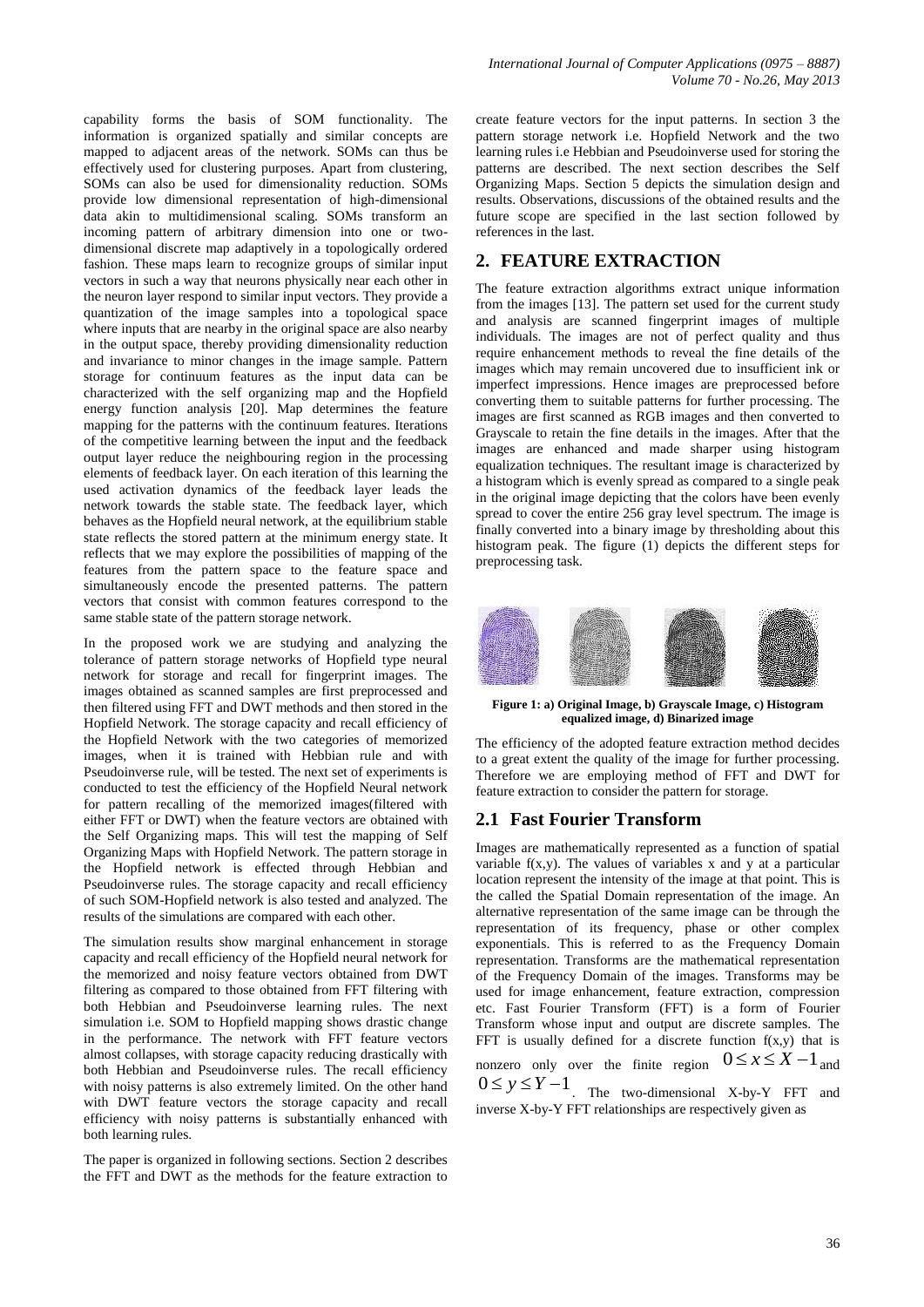$$
F(p,q) = \sum_{x=0}^{X-1} \sum_{y=0}^{Y-1} f(x,y)e^{-j2\prod px/X} e^{-j2\prod qy/Y}
$$
  $p = 0,1,..., X-1$   
  $q = 0,1,..., Y-1$   
(2.1.1)

and

and  
\n
$$
f(x,y) = \frac{1}{XY} \sum_{p=0}^{X-1} \sum_{q=0}^{Y-1} F(p,q)e^{j2\prod px/X} e^{j2\prod qy/Y} \frac{x=0,1,...,X-1}{y=0,1,...,Y-1}
$$
\nwhen

The values  $F(p,q)$  are the FFT coefficients of  $f(x,y)$ .

We apply FFT on our binarized images producing the FFT transform. The filtered transform is then subjected to Inverse Transform to produce the refined images. Figure (2) represents the modified image after the FFT filtering of the binarized image.



**Figure 2: Binarized Image and the image obtained after FFT Filtering**

# **2.2 Discrete Wavelet Transform**

Frequency based analysis slowly and steadily paved way to scale-based analysis when it started to become clear that an approach measuring average fluctuations at different scales might prove less sensitive to noise. Since, wavelets are characterized by scale and position; they are useful in analyzing variations in signals and images, which are best characterized in terms of scale and position. A wavelet is a waveform of effectively limited duration that has an average value of zero. When compared to sine waves, which form the basis of Fourier analysis, we realize that sinusoids do not have a limited duration and they extend from minus to plus infinity. Sinusoids being smooth and predictable, wavelets tend to be irregular and asymmetric.

Fourier analysis consists of expressing the original image in terms of the sum of basis functions which are the sinusoids of different frequencies. Wavelet analysis, on the other hand, expresses the original image in terms of a sum of basis functions, which are the shifted and scaled versions of the original (or mother) wavelet [13]. DWT cannot be described by one single equation or transform pair. Instead each DWT is characterized by a transform function pair or set of parameters that define the pair. The various transforms are related by the fact that their expansion functions are small waves or the socalled wavelets of varying frequencies and limited durations. Transform functions also called the wavelets are obtained from a single prototype wavelet called mother wavelet by dilations and shifting as:

$$
\psi_{a,b}(t) = \frac{1}{\sqrt{a}} \psi \frac{t - b}{a}
$$
\n(2.2.1)

Where, a is the scaling parameter and b is the shifting parameter. The transform functions can be represented by three separable 2- D wavelets and one separable 2-D scaling function

$$
\psi^H(x, y) = \psi(x)\phi(y)
$$
  

$$
\psi^V(x, y) = \phi(x)\psi(y)
$$
  

$$
\psi^D(x, y) = \psi(x)\psi(y)
$$
  

$$
\phi(x, y) = \phi(x)\phi(y)
$$
 (2.2.2)

Where,  $\psi^H(x, y), \psi^V(x, y), \psi^D(x, y)$ are called horizontal, vertical and diagonal wavelets respectively and

 $\varphi(x, y)$  is the scaling function. FWT is an iterative computational approach to the DWT. The digitized binary images are subjected to DWT filtering and the corresponding component wavelets are obtained. Consequent to the filtering the refined and filtered images are obtained by Inverse DWT. The crisper image obtained after DWT Filtering is depicted in the figure 3.



**Figure 3: Binarized Image and the image after DWT Filtering** 

The images obtained after FFT and DWT filtering were then converted to bipolar patterns, since Pattern Storage Networks normally work better with bipolar patterns. A bipolar image is one where each pixel has value either +1 or -1. Finally the image, scaled to dimension 30 x 30, is converted to bipolar pattern vectors.

The general form of the  $l^{th}$  pattern vector is:

$$
x_{l} = \left[x_{l1}, x_{l2}, x_{l3}, ..., x_{lN}\right]^T
$$

where N=1 to 900

All the image pattern vectors are presented to the feedback network for storage in the form of a comprehensive matrix of order N x L as:

$$
P = \begin{pmatrix} x_{11}x_{21} & \dots & x_{L1} \\ \vdots & \ddots & \vdots \\ x_{1N}x_{2N} & \dots & x_{LN} \end{pmatrix}
$$
 (2.2.3)

Where L is the total number of images or patterns stored in the network and each pattern is a vector of order N x 1, where the value of N is 900.

## **3. HOPFIELD NEURAL NETWORK**

The proposed Hopfield Model to store the L number of patterns each of which is of order N x 1 consists of N processing units and N\*N connection strengths. The state of the processing unit is considered bipolar with symmetric connection strength between the processing units. Each neuron can be in one of the

two stable states i.e.  $\pm 1$ . Storage as patterns is accomplished with Hebbian rule and the Pseudoinverse Rule.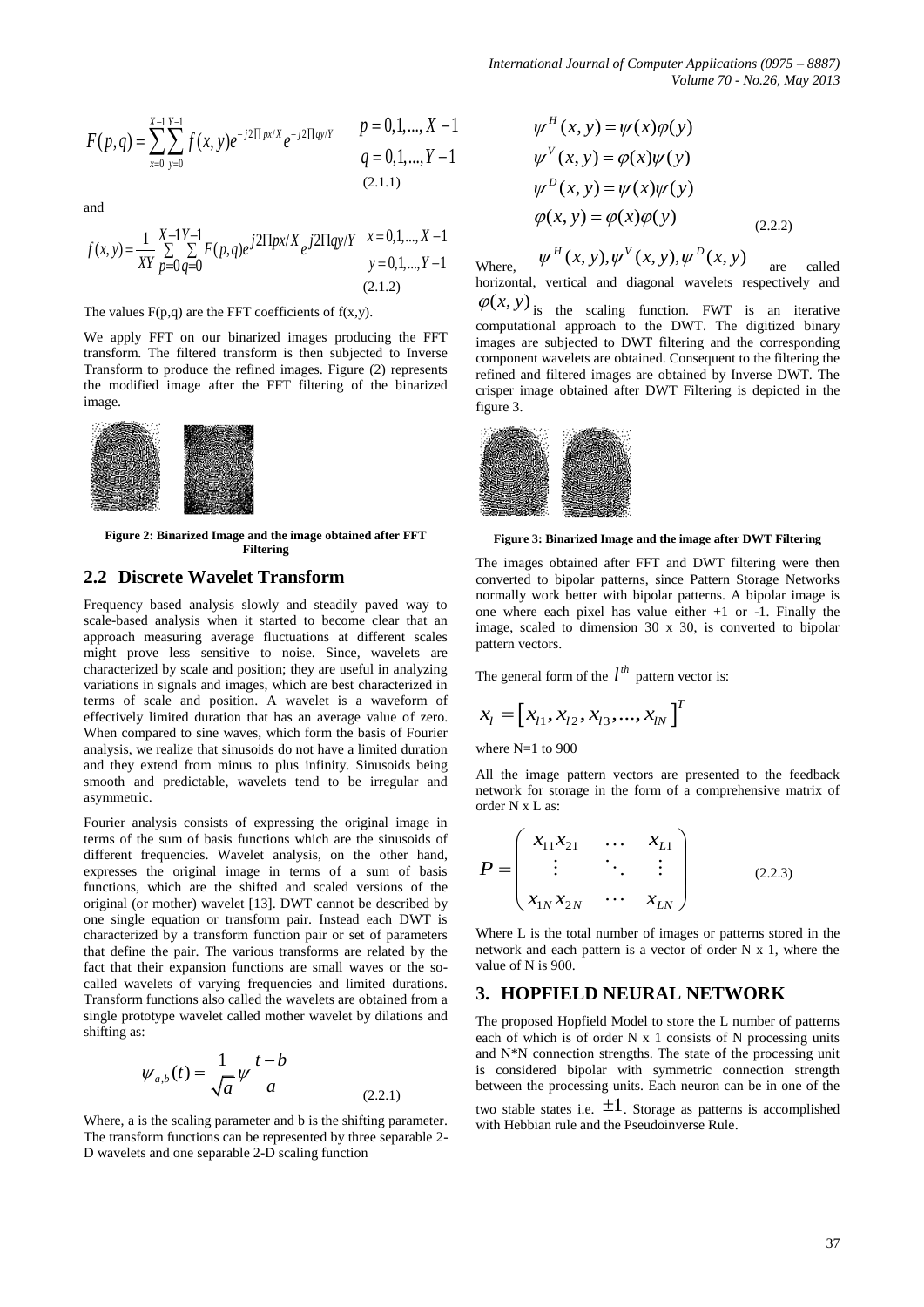## **3.1 Pattern Storage**

**Hebbian Rule:** The Hebbian Rule to store L patterns is given by the summation of correlation matrices for each pattern as:

$$
W_{ij} = \frac{1}{N} \sum_{l=1}^{L} x_{li} * x_{lj} \quad \text{for } i \neq j
$$
  
= 0 \quad \text{for } i = j, 1 \le i \le N \quad (3.1.1)

where,

N is the number of units/neurons in the network

*l x* for  $l = 1$  to L are the patterns / images to be stored, where each component of  $x_l$  is bipolar.

For storing L patterns there should be one stable state corresponding to each stored pattern. Thus the following activation dynamics equation must be satisfied to accomplish the storage. The units receive input from every other unit except for itself. The net input of a unit i at any time t is computed as:

$$
S_i(t) = \sum_{j \neq i} W_{ij} S_j(t)
$$
\n(3.1.2)

where  $w_{ij}$  is the weight of the connection between unit i and j and  $S_j$  is the state of unit j at time t [9, 21].

Consider the initial weights  $w_{ij} \approx 0$  prior to learning between processing units i and j where i,  $j = 1$  to N. The change in weight to store the 1st pattern can be considered as:

$$
w_{ij}^{new} = w_{ij}^{old} + \sum_{i,j} x_{1i} * x_{1j}
$$
 (3.1.3)

And 
$$
W_{ij}^{old} = W_{ij}^{new}
$$
 (3.1.4)

Similarly for the Lth pattern

$$
w_{ij}^L = w_{ij}^{L-1} + \sum_{i,j} x_{Li} * x_{Lj}
$$
\n(3.1.5)

This can be generalized as

$$
W_{ij}^L = \sum_{l=1}^L \sum_{i,j} x_{li} * x_{lj}
$$
\n(3.1.6)

The weight matrix thus obtained is normalized over all N. Hence the normalized weight matrix is given by

$$
W_{ij}^L = \frac{1}{N} \sum_{l=1}^{L} \sum_{i,j} x_{li} * x_{lj}
$$
\n(3.1.7)

The same weight matrix can be computed from pattern vectors as below:

$$
W^{L} = \frac{1}{N} \sum_{l=1}^{L} x_{l} * (x_{l})' \tag{3.1.8}
$$

Thus after the final learning for all patterns, the final weight matrix can be represented as:

$$
W^{L} = \begin{bmatrix} 0 & x_1 x_2 & x_1 x_2 & \dots & x_1 x_N \\ x_2 x_1 & 0 & x_2 x_3 & \dots & x_2 x_N \\ \dots & \dots & \dots & \dots & \dots \\ x_N x_1 & x_N x_2 & \dots & 0 \end{bmatrix}
$$
 (3.1.9)

**Pseudoinverse Rule:** The next rule which is used to store the patterns in the hopfield neural network is Pseudoinverse Rule. The standard Pseudoinverse rule is known to be better than the Hebbian rule in terms of the capacity, recall efficiency and pattern correction [2, 10]. The network capacity is of the order of L/N and the retrieval efficiency falls sharply as the capacity approaches 0.5N [11, 12].

Considering the training set P of patterns which contain L patterns each of size N, the pseudoinverse weight matrix is given by

$$
W = PP^{\dagger} \tag{3.1.10}
$$

where P is the matrix whose rows are  $x_n$  and  $P^{\dagger}$  is its pseudoinverse [8, 9].

But Pseudoinverse rule is neither local nor incremental as compared to the Hebbian rule. These problems can be solved by modifying the rule in such a way that some characteristics of Hebbian learning are also incorporated such that locality and incrementality is ensured. Hence the weight matrix is first calculated using Hebbian rule stated in equation (3.1.9) then the pseudoinverse of the weight matrix can be obtained as:

$$
W_{pinv}^L = (W^L)^\dagger (W^L * (W^L)^\dagger)^{-1}
$$
\n(3.1.11)

where

$$
(W^L)^\dagger
$$
 is the transpose of the weight matrix  $W^L$ 

 $(W^L * (W^L)^{\dagger})^{-1}$  is the inverse of the product of  $W^L$  and its transpose.

## **3.2 Pattern Recall**

Once the pattern set P has been stored in the Hopfield neural network using either the Hebbian or the Pseudoinverse rule, it is required that the performance of the network be tested for the memorized patterns, their noisy variants and also for incomplete pattern information. For this, the process of recalling is considered, whereby a test pattern, which can be the memorized pattern or its noisy form, is input into the network and the network is allowed to evolve through its activation dynamics. The output state of the network is then tested for resemblance with one of the expected stable states.

Consider a memorized pattern X and its noisy or distorted form

 $X + \varepsilon$  where  $\varepsilon$  is the induced error in terms of the percentage (number) of bits distorted i.e. 20% (180) bits, 30%  $(270)$  bits, 40% (360) bits and 50% (450) bits. Let the state of

the network corresponding to the stored  $l^{th}$  pattern is:

$$
N(s^l) = \left\{ s_1^l, s_2^l, ..., s_N^l \right\}
$$
\n(3.2.1)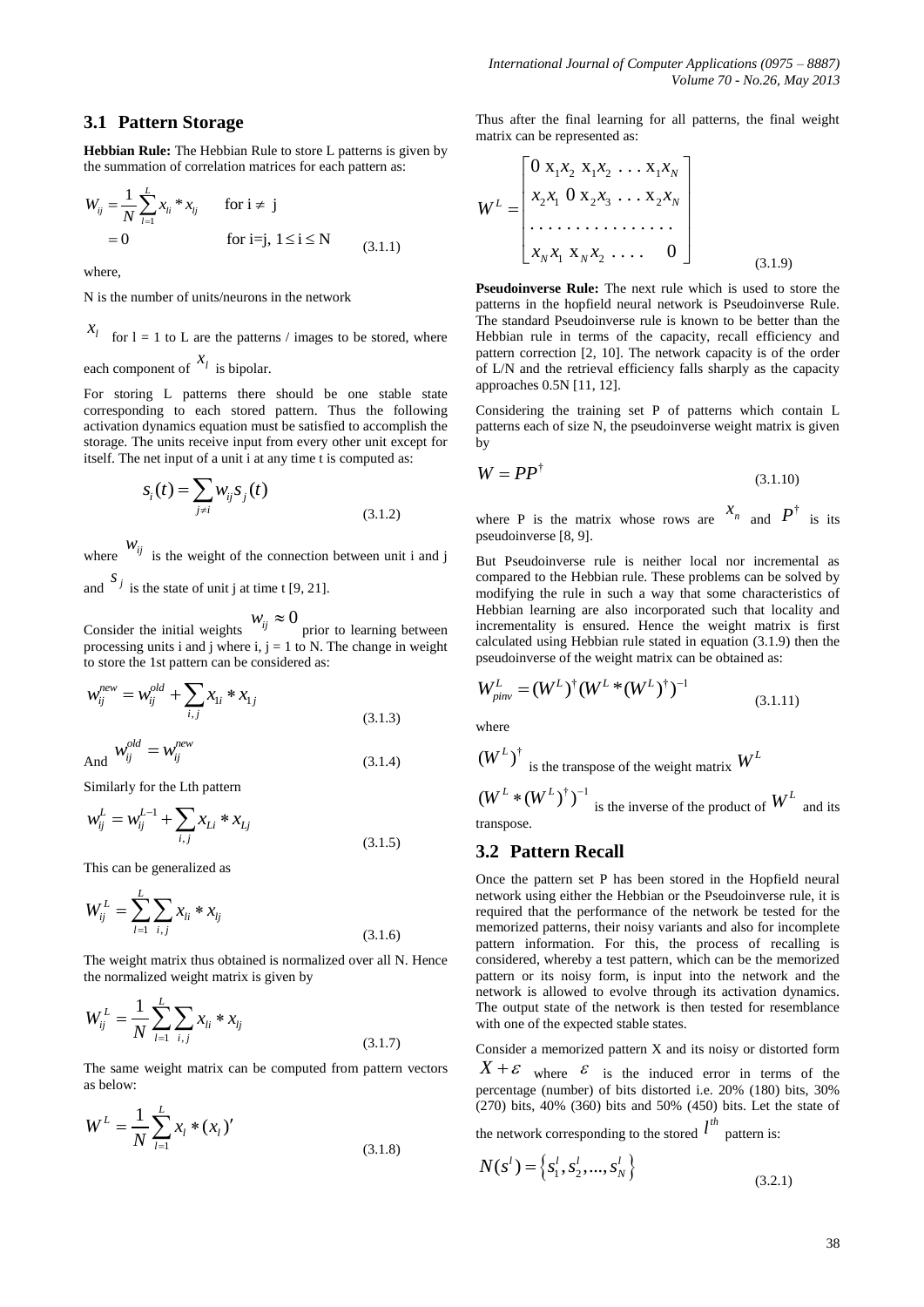This represents one of the stable states of the network for the memorized  $l^{th}$ pattern. For recalling the stored fingerprint image, the prototype pattern X and its noisy form  $X + \varepsilon$  are presented to the network. The activation dynamics of the network produces the output state for X and  $X + \varepsilon$  respectively as:

$$
(s_i^l) = \sum_{j=1}^N w_{ij}^k (s_j^l)(t+1)
$$
  

$$
(s_i^l + \varepsilon) = \sum_{j=1}^N w_{ij}^k (s_j^l + \varepsilon)(t+1)
$$
 (3.2.2)

1 *j*

The activation dynamics, in  $(3.2.2)$  for the memorized pattern X and in (3.2.3) for the distorted form of X, is executed for testing the recall efficiency with Hebbian learning using the weight matrix obtained in (3.1.9) and with Pseudoinverse learning using the weight matrix obtained in (3.1.12).

(3.2.3)

If 
$$
(s_i^l)(t+1) = s_i^l(t); \quad \forall i=1:N
$$
 (3.2.4)

And 
$$
(s_i^l + \varepsilon)(t+1) = s_i^l(t); \quad \forall i=1:N
$$
 (3.2.5)

It implies that the network settles in the same stable state that corresponds to the already stored pattern.

# **4. SELF ORGANIZING MAPS**

Self Organizing Maps are single layer feed forward neural networks where the output syntaxes are arranged in low dimensional i.e. 2D or 3D grid. The neurons are placed at the nodes of an n-dimensional lattice. Each input is connected to all output neurons. Attached to every neuron there is a weight vector with the same dimensionality as the input vectors. SOMs differ from competitive layers in the way that neighboring neurons in the self organizing map learn to recognize neighboring sections of the input space. Thus, self organizing maps learn both the distribution and the topology of the input vectors. The neurons are connected to adjacent neurons by a neighborhood relation, which dictates the topology and structure of the map. The basic algorithm of SOM can be described as:

#### SOM Algorithm

SOM is trained iteratively. All weights are initially set to small random values.

Step 1: Competitive Process: For each input pattern, each neuron computes its value for a discriminant function. The neuron with the highest value is declared the winner.

Let x be the input pattern and let m denote its dimension

$$
x = \begin{bmatrix} x_1, x_2, ..., x_m \end{bmatrix}
$$

The weight vector for each of the neurons in SOM also has dimension m. Hence for neuron j, the weight vector will be:

$$
w_{j} = \left[ w_{j1}, w_{j2}, ..., w_{jm} \right]
$$
  

$$
x_{j} = \begin{bmatrix} x_{j} & x_{j} & x_{j} \end{bmatrix}
$$

For an input pattern  $x_i$  compute  $\left\|x_i - w_{ij}\right\|$  for each neuron and choose the smallest value thus obtained. Let i denote the index of the winning neuron.

**Step 2:** Cooperative Process: The winning neuron determines the spatial location of a topological neighborhood of excited neurons. The neurons in the neighborhood may then cooperate. The importance of the neighborhood lies in the fact that weight adjustment is done only for the neurons that lie in the neighborhood of the winning neuron. Further the size of the neighborhood shrinks with time thus localizing the area of maximum activity.

**Step 3:** Synaptic Adaptation: Excited neuron and all the neurons in its activated neighborhood increase their values of the discriminant function in relation to the current input pattern by weight adjustment. The rule for weight update can be defined as:<br>  $w_{ij}(t+1) = w_{ij}(t) + \eta(t)(x_i - w_{ij}(t)) \quad \forall i \in h_{ji}(t)$ 

$$
w_{ii}(t+1) = w_{ii}(t) + \eta(t)(x_i - w_{ii}(t)) \qquad \forall i \in h_{ii}(t)
$$

where  $x_i$  is the input pattern

$$
\eta(t)
$$
 is the learning rate

$$
h_n(t)
$$

 $h_{ji}(t)$  is the neighborhood function defining the region around the winner neuron

The adaptive process has the following two stages:

**Self Organizing Phase:** This is an iterative phase where topological ordering of weight vectors is done. The phase starts with learning close to 0.1 and decreases it gradually but keeps it above 0.01. The neighborhood centered on the winner initially includes almost all neurons but slowly shrinks to only a couple of neighboring neurons.

**Convergence Phase**: It is used for fine tuning the map. The number of iterations is approximately 500 times the number of neurons. The learning rate is maintained at a small value i.e. 0.01 and the neighborhood is further decreased to only one or zero neighbors.

It is well known that, the self-organizing maps can be used for the feature mapping [22]. The feature map can often be effectively used for the feature extraction from the input data for their recognition or, if the neural network is a regular twodimensional array, to project and visualize high dimensional signal spaces on such a one or two dimensional display [23]. Thus, the self-organizing map is an effective tool for the visualization of the high dimensional data in reduced dimensions. It converts the non-linear statistical relationship between high dimensional data into simple geometric relationships of their image points on a low dimensional display, usually a regular two-dimensional grid of nodes. It is used to deal for the patterns which represent the continuity in the feature space. The features extracted from the SOM can be used as patterns for storing or encoding in the feedback neural network of Hopfield type. The associative memory feature of Hopfield neural network for pattern storage and their recalling can be accomplished to incorporate symmetric feedback synaptic interconnection between the processing units of the output layer in self organizing map. The processing units of the grid in SOM i.e. the feedback neural network architecture for the pattern storage are considered as bipolar units. Obviously it is quite interesting to incorporate feedback connections among the processing units of grid in SOM for pattern recognition [22, 24]. It follows the competitive learning in unsupervised mode with non-linear output function for units in the feedback layer as shown in the figure 7 [20].

In this network, the processing elements of the feedback layer i.e. grid of SOM are fully interconnected with the symmetric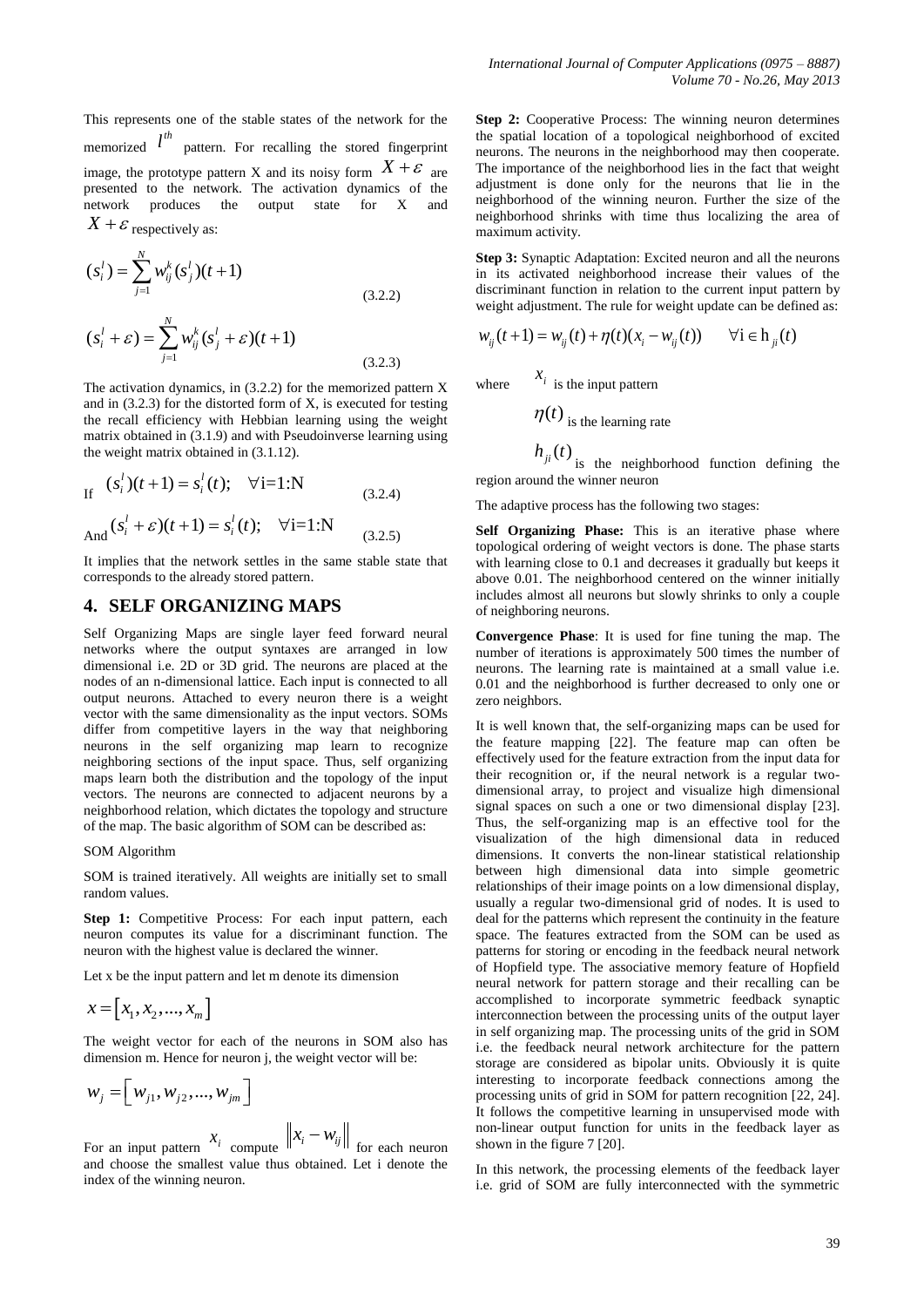connection strength represented with weight vector M. The processing elements of the input layers are connected to each of the processing element of the feedback layer with connection strength represented with weight vector W. The presented input pattern to the network is K-dimensional with continuum features, applied one at a time. The network trained to map the similarities in the set of input patterns and at any given time only few of the input may be turned on. That is, only the corresponding links are activated to accomplish the aim of capturing the features in the space of input pattern and the connections are like soft wiring dictated by the unsupervised learning mode in which the network is expected to work [25]. There are several ways of implementing the feature mapping process. In one of the method, output layer is organized into predefined receptive fields, and the unsupervised learning should perform the feature mapping by activating the appropriate connections [26-28].

Another method of implementing the feature mapping process is to use the architecture of a competitive learning network with on center off surround type of connections among units, but at each stage the weights are updated not only for the winning units, but also for the units in its neighborhood [7]. This neighborhood region may be progressively reduced during learning. Let us consider the set of input variables {xi} defined as the real vector  $X = \{x_1, x_2, x_3, ..., x_k\} \in \mathbb{R}^n$ . This input pattern vector is applied to the processing elements of the input layer. The processing elements of the input layer are connected with each element in the SOM grid. This grid contains the feedback<br>layer region. We associate connection strength layer region. We associate connection strength  $W_i = [W_{i1}, W_{i2}, ..., W_{in}]^T \in R^n$ to every processing

element of the feedback layer. The initial value of  $W^T$  is selected randomly. Now the input pattern vector X is applied on the processing units of the input layer. The linear output of these processing units feed the weighted input through feed forward connection to the SOM grid. The activation of the  $j<sup>th</sup>$ processing unit of the feed back layer can be represented as:

$$
y_j = \sum_{i=1}^{K} w_{ij} x_i
$$
\n
$$
(4.1)
$$

where,  $j = 1$  to N (Number of units in the feed back layer.)

A winning unit, say P, is selected among all the processing units of the feedback layer as:

$$
y_{p} = \max_{i}(y_{j})
$$
  

$$
W_{p}^{T} X \ge W_{j}^{T} X \quad \text{for all } j
$$

Geometrically the above relationship means that the input vector  $X$  is closest to the weight vector  $W_p$  among all  $W_i$  i.e.

$$
\sum_{i=1}^{K} (x_i - w_{pi}) \le \sum_{i=1}^{k} (x_i - w_{ji}) \quad \text{for all } j \tag{4.2}
$$

Hence, during learning the nodes those are topographically close up to certain geometric distance will activate each other to learn from the same input vector X and the weights associated with the winning unit P and its neighboring units r are updated as:

$$
w_{ip}(t+1) = w_{ip}(t) + \lambda(P, r)[x_i(t) - w_{ij}(t)] \tag{4.3}
$$

For i =1 to K and j =1 to N, here  $\lambda(P, r)$  is the neighborhood function and it can be represented as [29]:

$$
\hat{\lambda}(P,r) = \alpha \exp\left[-\frac{\left\|R_{P} - R_{r}\right\|^{2}}{2\sigma^{2}}\right]
$$
\n(4.4)

Where  $R_p$  refers to the position of the  $P^{th}$  unit in the grid,  $R_r$  refers to the position of the neighboring  $r^{th}$  unit,  $\alpha$  is learning rate constant  $(0< \alpha < 1)$  and the parameter  $\sigma$  define the width of the Gaussian function. The  $\sigma$  will gradually decrease to reduce the neighborhood region in successive iterations of the training process. Therefore, with this mechanism of competitive learning, the SOM is able to learn in unsupervised mode the feature mapping of the input pattern with continuum feature space.

## **5. SIMULATION DESIGN AND RESULTS**

In this simulation design and implementation experiments to design the proposed Hopfield Neural Network will be considered with 900 processing units. This feedback neural network is trained for pattern storage with two learning rules i.e. Hebbian Rule and Pseudoinverse Rule. The patterns being considered for storage have been preprocessed and filtered through FFT and DWT separately. In these experiments we are analyzing the storage capacity and recall efficiency for the memorized patterns from this neural network with the two learning rules. The pattern storage can be described in algorithmic form as.

#### **Pattern Storage Hopfield Hebbian Rule ()**

initialize weight matrix of size N x N to zero;

multiply pattern l with its transpose;

add product matrix to weight matrix;

}

}

{

 do {

{

while l not equal to L

assign zero to the diagonal elements;

normalize weight matrix by dividing each element by N;

#### **Pattern Storage Hopfield Pseudoinverse Rule ()**

initialize weight matrix of size N x N to zero;

do

{

 multiply pattern l with its transpose; add product matrix to weight matrix;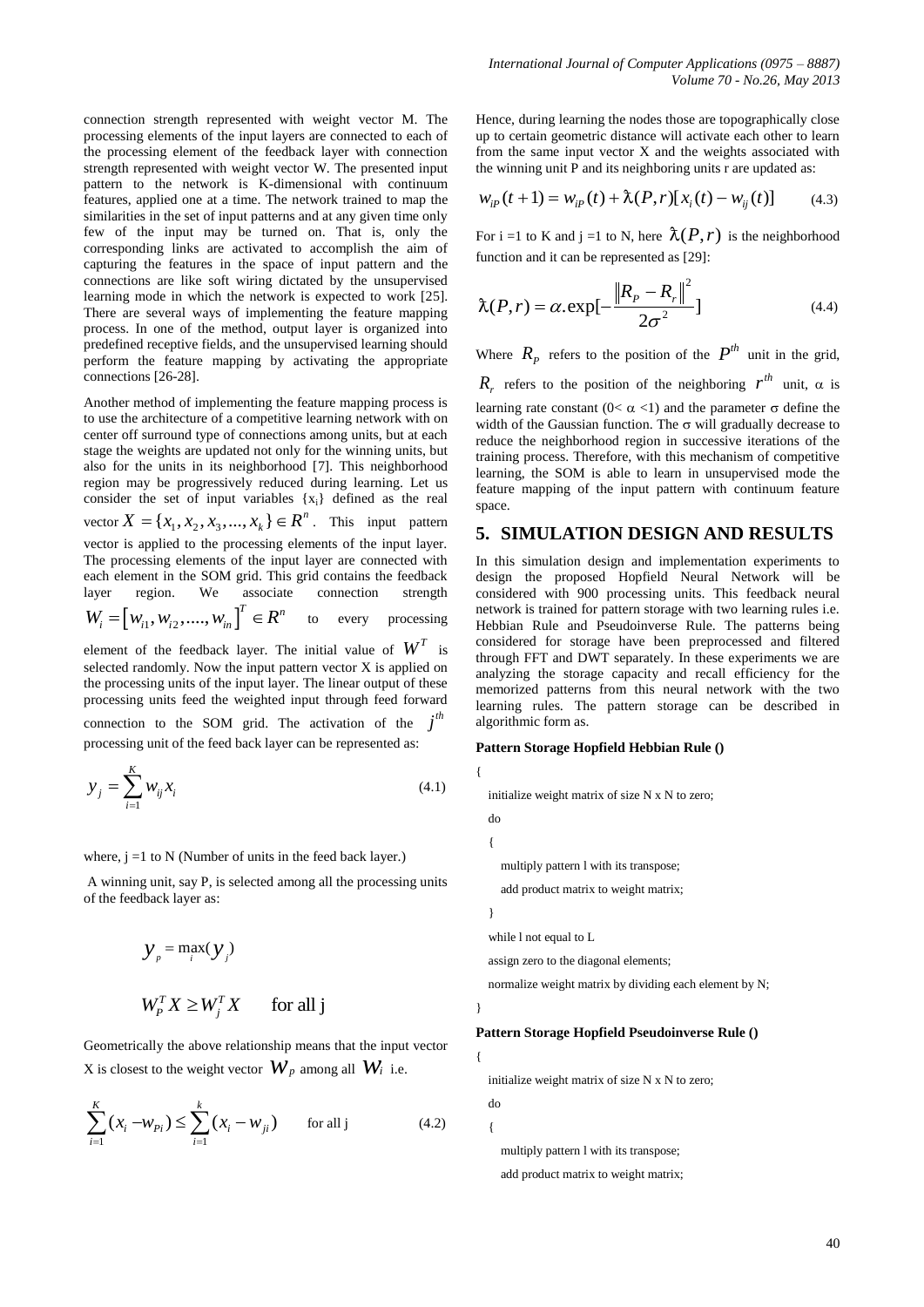}

while l not equal to L

assign zero to the diagonal elements;

normalize weight matrix by dividing each element by N;

calculate the pseudoinverse of the weight matrix;

}

The pattern information of the training set is encoded in the terms of weights between interconnection of the neurons. The final parent weight matrix is thus created which contains the encoded pattern information of the memorized patterns.

Thereafter the process of recalling is initiated for prototype input patterns of already memorized patterns. The recall efficiency provides an indication of the storage capacity of the network. The network is also analyzed for noisy prototype input or incomplete patterns. The test prototype pattern is input to the Hopfield network and then its activation dynamics starts iteration. The network finally settles into one of the stable states. This stable state corresponds to one of the memorized pattern that the input prototype pattern best matches. This recall has the possibility of settling into false minima. The network's efficiency with new patterns not memorized in the network is also checked that whether it is able to associate it to one of the memorized patterns during its convergence cycle or to some false minima or no recognition at all. The pattern recall can be described in algorithmic form as:

#### **Pattern Recall Hopfield ()**

{

read the parent weight matrix;

input the prototype input pattern;

initialize input pattern to the network;

do

 $\left\{ \right.$ 

do for each randomly selected unit n

{

compute the net input to n;

add the net input to the existing value of n;

compare n with threshold;

set activation of n to  $+1$  if n greater than threshold else to  $-1$ ;

broadcast the value of n to all other units;

}

while (n not equal to N)

```
 }
```
while (convergence not achieved or 200 iterations)

}

The resulting storage capacity of the Hopfield network with Hebbian learning is  $2\log_{2}$ *N N* as the network with 900 neurons is able to perfectly store 150 patterns and thereafter stops recalling one or the other memorized pattern. The preprocessing in terms of FFT or DWT filtering of the patterns

does not impact this capacity. On the other hand with Pseudoinverse learning the storage capacity is sufficiently

enhanced and even 400 memorized patterns are correctly recalled.

The results depicting the recall efficiency of the Hopfield Network for prototype noisy patterns filtered with FFT and DWT have been shown in Table 1. The graph in figure (4) diagrammatically depicts the analysis specified in Table 1.

The recall efficiency has been analyzed at various packing densities of the network i.e. 40, 70, 100, 130, 150, 180, 200 and 230 patterns. At all packing densities the prototype patterns were distorted by explicitly introducing noise upto percentages as 30%, 40% and 50% by modifying 270, 360 and 450 bits respectively. The results are clearly in favour of the modified form of Pseudoinverse rule. The Pseudoinverse rule performs best with DWT filtered patterns with the performance dropping marginally with FFT filtered patterns at all packing densities. The rule is seen performing well even at packing density of 200 and thereafter slowly starts degrading for high distortion levels in the prototype patterns. It is also observed that the occurrence of false minima is negligible at lower distortions but at 50% distortion the network depicts a tendency of settling into false minima for some of the patterns. The Hebbian rule similarly shows better recall efficiency with DWT filtered patterns than with FFT filtered patterns. The recall efficiency and performance of Hebbian rule starts degrading beyond the packing density of 100 patterns

Now, the next experiment is conducted for feature extraction with SOM and mapped into the Hopfield neural network. In this simulation the input images preprocessed with either FFT or DWT and compressed using SOM before storing them into the Pattern Storage Network. The training set of L patterns is fed through a sequential algorithm into the Self Organizing Map of dimension 10 x 10 and with hexagonal topology. The storage of input patterns into SOM can be described with the following algorithms.

#### **Self Organizing Map Algorithm ()**

{

randomly initialize all weights;

for each input vector x;

do

{

apply x to each neuron in the SOM grid;

each neuron computes its value of the discriminant function;

select the winner neuron such that it has the maximum value;

update winner by weight adjustment so that it becomes more like x;

adjust parameters like learning rate and neighbourhood function;

}

while (map converges or 200 iterations)

}

The figure (4) depicts the final grid obtained after training the SOM for one of the scanned images.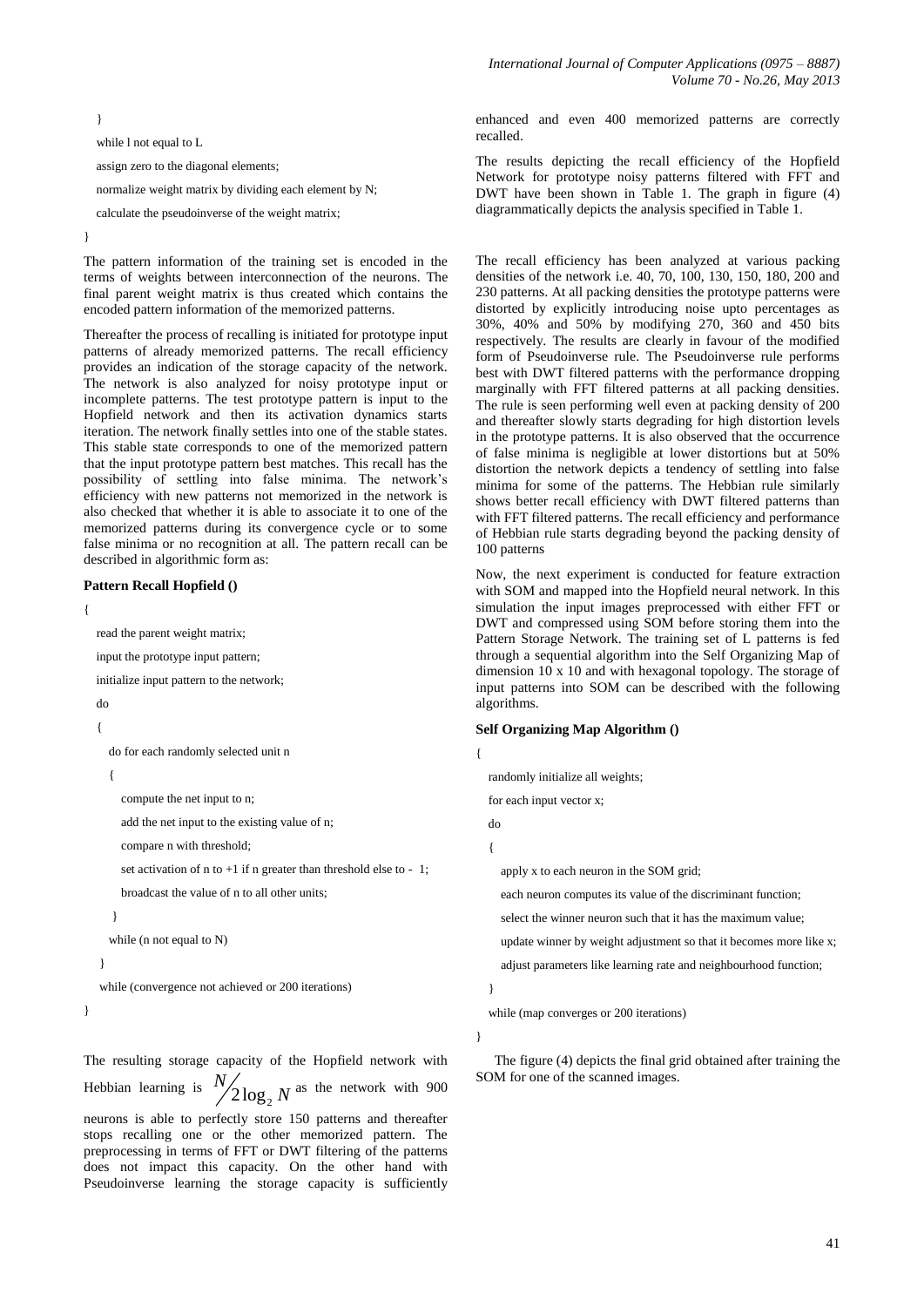

**Figure 4: SOM grid created after input of patterns**

The 100 feature vector of 900 x 1 input vectors of images are generated by SOM and these are converted into bipolar vectors. These pattern vectors are passed as input to the Pattern Storage Network. The pattern storage is done with hebbian and pseudoiverse rules as per the algorithms already stated. Recalling of the patterns involves presenting a prototype or noisy pattern for the already memorized patterns as input to the trained SOM. SOM in response will map it to the BMU (Best Matching Unit) in the grid map. The codeword corresponding to the BMU is then presented to the Hopfield network and the pattern recalled is the one that best matches the prototype input. The Hopfield network with memorized patterns encoded with hebbian and pseudoinverse will behave differently for the prototype input patterns and their noisy variants. The network is also analysed for noisy variants of the memorized patterns. Such patterns when presented to SOM, are mapped to the neuron with closest weight values termed the BMU. The codebook vector of the BMU is converted to feature vector and mapped to Hopfield Network. The Hopfield network starts iterating and settles into one of the stable states. This stable state corresponds to one of the memorized patterns or to false minima. The recall process for this SOM-Hopfield mapping can be depicted in the following algorithm as:

#### **Pattern Recall Self Organizing Map-Hopfield Algorithm** ()

{

read the trained SOM;

input the prototype input pattern;

apply the input to each neuron in the SOM grid;

select the BMU that best resembles the input vector;

select the codebook vector corresponding to the BMU;

create feature vector for the codebook vector;

read the parent weight matrix of Hopfield;

input the feature vector:

initialize feature vector to the network;

do

 $\{$ 

do for each randomly selected unit n

 { compute the net input to n; add the net input to the existing value of n; compare n with threshold; set activation of n to  $+1$  if n greater than threshold else to  $-1$ ; broadcast the value of n to all other units; } while (n not equal to N) }

while (convergence not achieved or 200 iterations)

}

The results obtained for this experiment have been summarized in Table 2. Figure (6) shows a graph depicting a comparative analysis of the storage capacities of the Hopfield network in the two simulations discussed in this work It shows clearly that the Hopfield Network has uniform results when it trained with FFT and DWT filtered patterns using Hebbian and Pseudoinverse rules and also that the pseudoinverse rule outperforms in both cases. On the other hand the SOM-Hopfield (designated SH) mapped network shows contrasting results. The SOM-Hopfield network when trained with FFT filtered patterns shows poor results as compared to the Hopfield network. The storage capacity with hebbian rule is reduced to 70 (which in mathematical terms can be represented as 1  $\frac{1}{2} \left( \frac{N}{2 \log_2 N} \right)$ **)** 

while that with Pseudoinverse rule is reduced to 100. But on the other hand the same network when trained with DWT filtered patterns shows enhanced storage capacity with both the learning rules. With hebbian rule the capacity increases to 250 patterns which can be expressed in mathematical notation as 0.28N while with pseudoinverse rule the capabilities are further enhanced and even 600 i.e. beyond 0.5N memorized patterns are perfectly recalled.

Table 2 shows the pattern recall ability of the SOM-Hopfield network for the noisy variants of the FFT and DWT feature vectors and the same is graphically depicted in Figure (7). As is evident the network performs well with DWT filtered patterns as compared to the FFT filtered patterns. Here again the performance was analyzed at various packing densities of the network, with varied distortion percentages in the input prototype patterns. It is observed that the SOM-Hopfield network receiving FFT filtered patterns shows degraded performance with both the learning rules at packing density as low as 40. While the network receiving DWT filtered patterns shows sufficiently enhanced recall efficiency with both rules. With Hebbian rule the network performs well upto 100 patterns and thereafter starts degrading. While with Pseudoinverse rule the network performs sufficiently well with upto 310 patterns in the network and starts degrading slowly thereafter. The results obtained with DWT filtered patterns depict an improvement over the results depicted for the Hopfield network in Table 1 (Appendix A). But it is also observed from the results that the occurrence of false minima has increased in this network as compared to that depicted in table 1.

2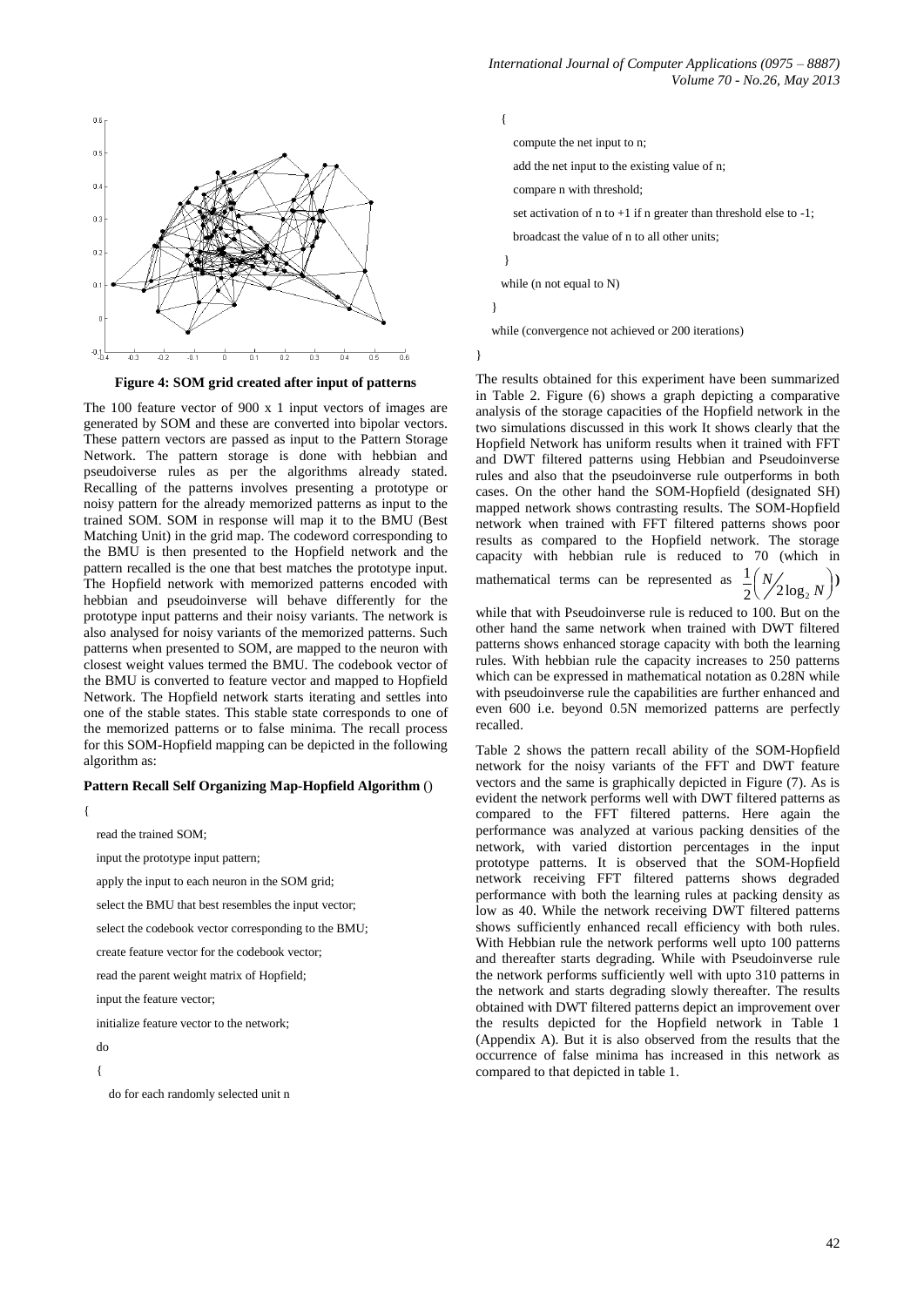**Hopfield Network Pattern Correction and Recall Efficiency**



**Figure 5: Comparative Analysis of the Pattern Correction and Recall Efficiency of the Hopfield Network for the FFT and DWT Filtered Patterns**









| Table 1: Pattern Recall Ability Of Hopfield Network With Prototype Noisy Patterns Filtered with FFT and DWT |  |  |  |  |
|-------------------------------------------------------------------------------------------------------------|--|--|--|--|
|-------------------------------------------------------------------------------------------------------------|--|--|--|--|

|                                               | <b>FFT Filtered Patterns</b> |                            |                 |                      |                 | <b>DWT Filtered Patterns</b> |                 |                      |                 |  |
|-----------------------------------------------|------------------------------|----------------------------|-----------------|----------------------|-----------------|------------------------------|-----------------|----------------------|-----------------|--|
| Total No. of Noise or % Hebbian<br>distortion |                              |                            | Pseudoinverse   |                      | Hebbian         |                              | Pseudoinverse   |                      |                 |  |
| Patterns<br>the Network                       | $1n$ .<br>1n<br>pattern      | actual Pattern Association |                 |                      |                 | Pattern Association          |                 |                      |                 |  |
|                                               |                              | Correct<br>Recalling       | False<br>Minima | Correct<br>Recalling | False<br>Minima | Correct<br>Recalling         | False<br>Minima | Correct<br>Recalling | False<br>Minima |  |
| 70 patterns                                   | 30%                          | 70                         | $\overline{0}$  | 70                   | $\overline{0}$  | 70                           | $\overline{0}$  | 70                   | $\theta$        |  |
|                                               | 40%                          | 70                         | $\overline{0}$  | 70                   | $\mathbf{0}$    | 70                           | $\Omega$        | 70                   | $\theta$        |  |
|                                               | 50%                          | $\mathbf{0}$               | 6               | $\mathbf{0}$         | 18              | $\mathbf{0}$                 | 2               | $\mathbf{0}$         | 7               |  |
| 130 patterns                                  | 30%                          | 54                         | $\Omega$        | 130                  | $\overline{0}$  | 80                           | $\theta$        | 130                  | $\theta$        |  |
|                                               | 40%                          | 29                         | 4               | 130                  | $\mathbf{0}$    | 56                           | 2               | 130                  | $\overline{0}$  |  |
|                                               | 50%                          | $\mathbf{0}$               | $\mathbf{0}$    | $\mathbf{0}$         | $\mathbf{0}$    | $\mathbf{0}$                 | $\Omega$        | $\overline{0}$       | $\theta$        |  |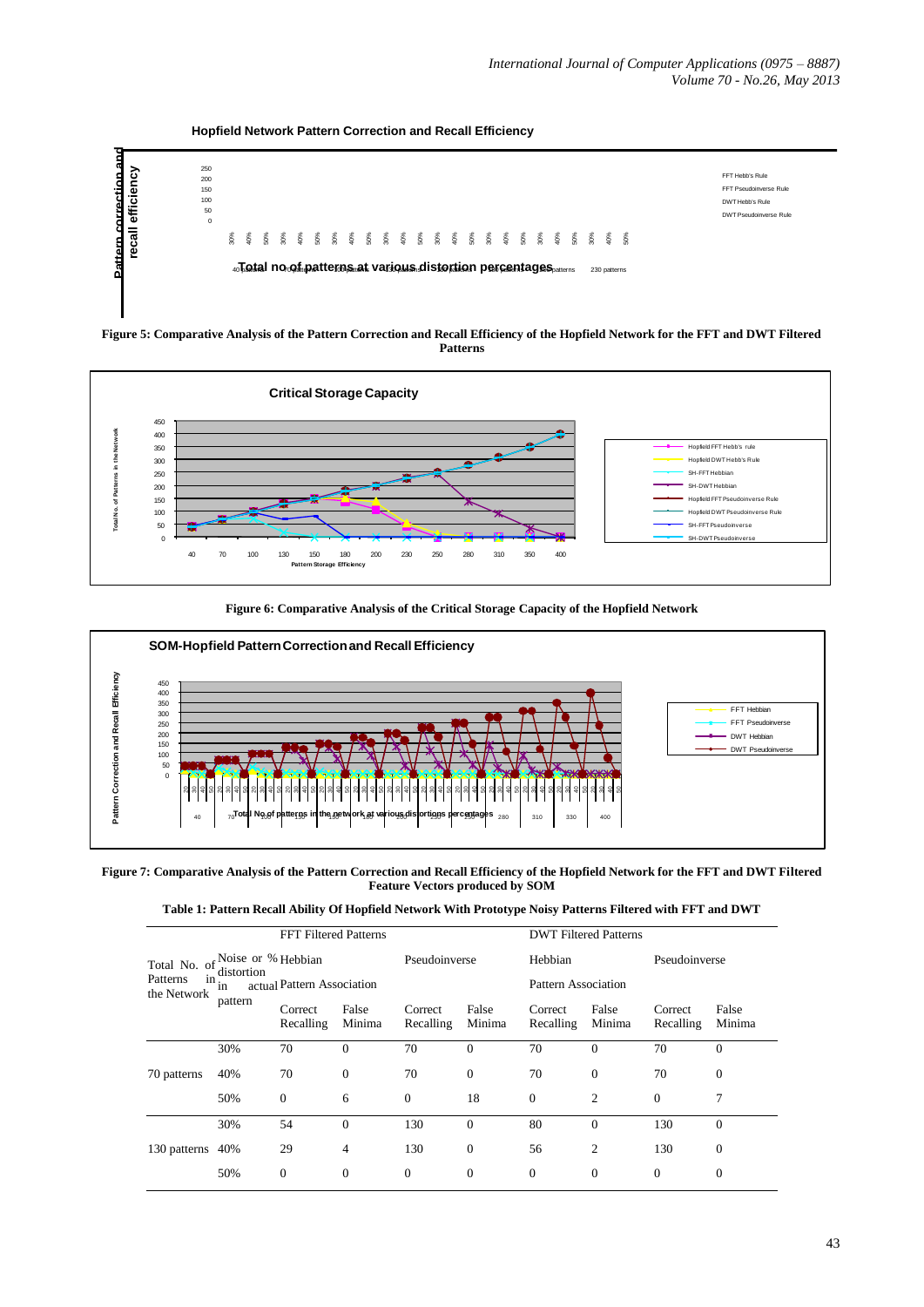|                  | 30% | $\mathbf{0}$     | $\mathbf{0}$   | 180      | $\mathbf{0}$     | 9            | $\theta$     | 180      | $\theta$ |
|------------------|-----|------------------|----------------|----------|------------------|--------------|--------------|----------|----------|
| 180 patterns 40% |     | $\mathbf{0}$     | $\overline{0}$ | 36       | 24               | $\theta$     | $\mathbf{0}$ | 47       | 21       |
|                  | 50% | $\mathbf{0}$     | $\theta$       | $\theta$ | $\theta$         | $\theta$     | $\theta$     | $\theta$ | $\theta$ |
|                  | 30% | $\theta$         | $\overline{0}$ | 128      | $\mathbf{0}$     | $\mathbf{0}$ | $\theta$     | 147      | $\theta$ |
| 230 patterns 40% |     | $\mathbf{0}$     | 0              | $\theta$ | $\mathbf{0}$     | $\theta$     | $\theta$     | $\Omega$ | $\theta$ |
|                  | 50% | $\boldsymbol{0}$ | $\theta$       | $\theta$ | $\boldsymbol{0}$ | $\theta$     | $\mathbf{0}$ | $\theta$ | $\theta$ |

**Table 2: Pattern Recall Ability of Hopfield Network Of The FFT and DWT Filtered Feature Vectors Produced by SOM**

|                                                |         |                           | FFT Filtered Patterns |                      |                  | <b>DWT Filtered Patterns</b>      |                  |                      |                  |
|------------------------------------------------|---------|---------------------------|-----------------------|----------------------|------------------|-----------------------------------|------------------|----------------------|------------------|
| No.<br>Patterns indistortion<br>the<br>Network |         | ofNoise or %Hebbian Rule  |                       | Pseudoinverse Rule   |                  | Hebbian Rule<br>Pseudoinvers Rule |                  |                      |                  |
|                                                | in      | actualPattern Association |                       |                      |                  | Pattern Association               |                  |                      |                  |
|                                                | pattern | Correct False             | Recalling Minima      | Correct<br>Recalling | False<br>Minima  | Correct<br>Recalling Minima       | False            | Correct<br>Recalling | False<br>Minima  |
|                                                | 20%     | 18                        | 52                    | 30                   | 40               | 70                                | $\overline{0}$   | 70                   | $\mathbf{0}$     |
|                                                | 30%     | $\,8\,$                   | 62                    | 10                   | 60               | $70\,$                            | $\boldsymbol{0}$ | 70                   | $\boldsymbol{0}$ |
| 70 patterns                                    | 40%     | $\mathbf{1}$              | 69                    | $\overline{c}$       | 68               | 70                                | $\mathbf{0}$     | 70                   | $\mathbf{0}$     |
|                                                | 50%     | $\mathbf{0}$              | 70                    | $\mathbf{0}$         | 70               | $\boldsymbol{0}$                  | 70               | $\mathbf{0}$         | 70               |
|                                                | 20%     | $\overline{2}$            | 4                     | 7                    | 47               | 130                               | $\mathbf{0}$     | 130                  | $\mathbf{0}$     |
| 130                                            | 30%     | $\boldsymbol{0}$          | $\mathbf{2}$          | $\overline{4}$       | 47               | 117                               | 13               | 130                  | $\boldsymbol{0}$ |
| patterns                                       | 40%     | $\mathbf{0}$              | $\mathbf{0}$          | $\mathbf{0}$         | $\overline{4}$   | 65                                | 65               | 124                  | 6                |
|                                                | 50%     | $\mathbf{0}$              | $\boldsymbol{0}$      | $\mathbf{0}$         | $\boldsymbol{0}$ | $\mathbf{0}$                      | 130              | $\boldsymbol{0}$     | 130              |
|                                                | 20%     | $\boldsymbol{0}$          | $\boldsymbol{0}$      | $\boldsymbol{0}$     | $\boldsymbol{0}$ | 180                               | $\mathbf{0}$     | 180                  | $\boldsymbol{0}$ |
| 180                                            | 30%     | $\mathbf{0}$              | $\boldsymbol{0}$      | $\boldsymbol{0}$     | $\boldsymbol{0}$ | 137                               | 43               | 180                  | $\mathbf{0}$     |
| patterns                                       | 40%     | $\mathbf{0}$              | $\boldsymbol{0}$      | $\mathbf{0}$         | $\boldsymbol{0}$ | 90                                | 90               | 155                  | 25               |
|                                                | 50%     | $\mathbf{0}$              | $\mathbf{0}$          | $\mathbf{0}$         | $\boldsymbol{0}$ | $\boldsymbol{0}$                  | 180              | $\boldsymbol{0}$     | 180              |
|                                                | 20%     | $\boldsymbol{0}$          | $\boldsymbol{0}$      | $\boldsymbol{0}$     | $\boldsymbol{0}$ | 230                               | $\boldsymbol{0}$ | 230                  | $\mathbf{0}$     |
| 230                                            | 30%     | $\mathbf{0}$              | $\boldsymbol{0}$      | $\mathbf{0}$         | $\boldsymbol{0}$ | 115                               | 115              | 230                  | $\boldsymbol{0}$ |
| patterns                                       | 40%     | $\mathbf{0}$              | $\mathbf{0}$          | $\mathbf{0}$         | $\boldsymbol{0}$ | 46                                | 184              | 184                  | 46               |
|                                                | 50%     | $\mathbf{0}$              | $\mathbf{0}$          | $\mathbf{0}$         | $\boldsymbol{0}$ | $\boldsymbol{0}$                  | 230              | $\boldsymbol{0}$     | 230              |
|                                                | 20%     | $\boldsymbol{0}$          | $\mathbf{0}$          | $\boldsymbol{0}$     | $\boldsymbol{0}$ | 140                               | $\boldsymbol{0}$ | 280                  | $\mathbf{0}$     |
| 280                                            | 30%     | $\mathbf{0}$              | $\boldsymbol{0}$      | $\mathbf{0}$         | $\boldsymbol{0}$ | $28\,$                            | 112              | 280                  | $\boldsymbol{0}$ |
| patterns                                       | 40%     | $\boldsymbol{0}$          | $\mathbf{0}$          | $\mathbf{0}$         | $\boldsymbol{0}$ | $\overline{0}$                    | 140              | 112                  | 168              |
|                                                | 50%     | $\mathbf{0}$              | $\boldsymbol{0}$      | $\mathbf{0}$         | $\boldsymbol{0}$ | $\boldsymbol{0}$                  | 140              | $\boldsymbol{0}$     | 280              |
|                                                | 20%     | $\boldsymbol{0}$          | $\mathbf{0}$          | $\mathbf{0}$         | $\boldsymbol{0}$ | 35                                | $\boldsymbol{0}$ | 350                  | $\overline{0}$   |
| 350                                            | 30%     | $\boldsymbol{0}$          | $\boldsymbol{0}$      | $\boldsymbol{0}$     | $\boldsymbol{0}$ | $\overline{4}$                    | 31               | 280                  | 70               |
| patterns                                       | 40%     | $\boldsymbol{0}$          | $\boldsymbol{0}$      | $\boldsymbol{0}$     | $\boldsymbol{0}$ | $\boldsymbol{0}$                  | 31               | 140                  | 210              |
|                                                | 50%     | $\boldsymbol{0}$          | $\boldsymbol{0}$      | $\boldsymbol{0}$     | $\boldsymbol{0}$ | $\boldsymbol{0}$                  | 31               | $\boldsymbol{0}$     | 350              |
|                                                | 20%     | $\boldsymbol{0}$          | $\overline{0}$        | $\boldsymbol{0}$     | $\boldsymbol{0}$ | $\boldsymbol{0}$                  | $\boldsymbol{0}$ | 400                  | $\overline{0}$   |
| 400                                            | 30%     | $\boldsymbol{0}$          | $\boldsymbol{0}$      | $\boldsymbol{0}$     | $\boldsymbol{0}$ | $\boldsymbol{0}$                  | $\boldsymbol{0}$ | 240                  | 160              |
| patterns                                       | 40%     | $\boldsymbol{0}$          | $\boldsymbol{0}$      | $\boldsymbol{0}$     | $\boldsymbol{0}$ | $\boldsymbol{0}$                  | $\boldsymbol{0}$ | 80                   | 320              |
|                                                | 50%     | $\boldsymbol{0}$          | $\boldsymbol{0}$      | $\boldsymbol{0}$     | $\boldsymbol{0}$ | $\boldsymbol{0}$                  | $\boldsymbol{0}$ | $\boldsymbol{0}$     | 400              |
|                                                |         |                           |                       |                      |                  |                                   |                  |                      |                  |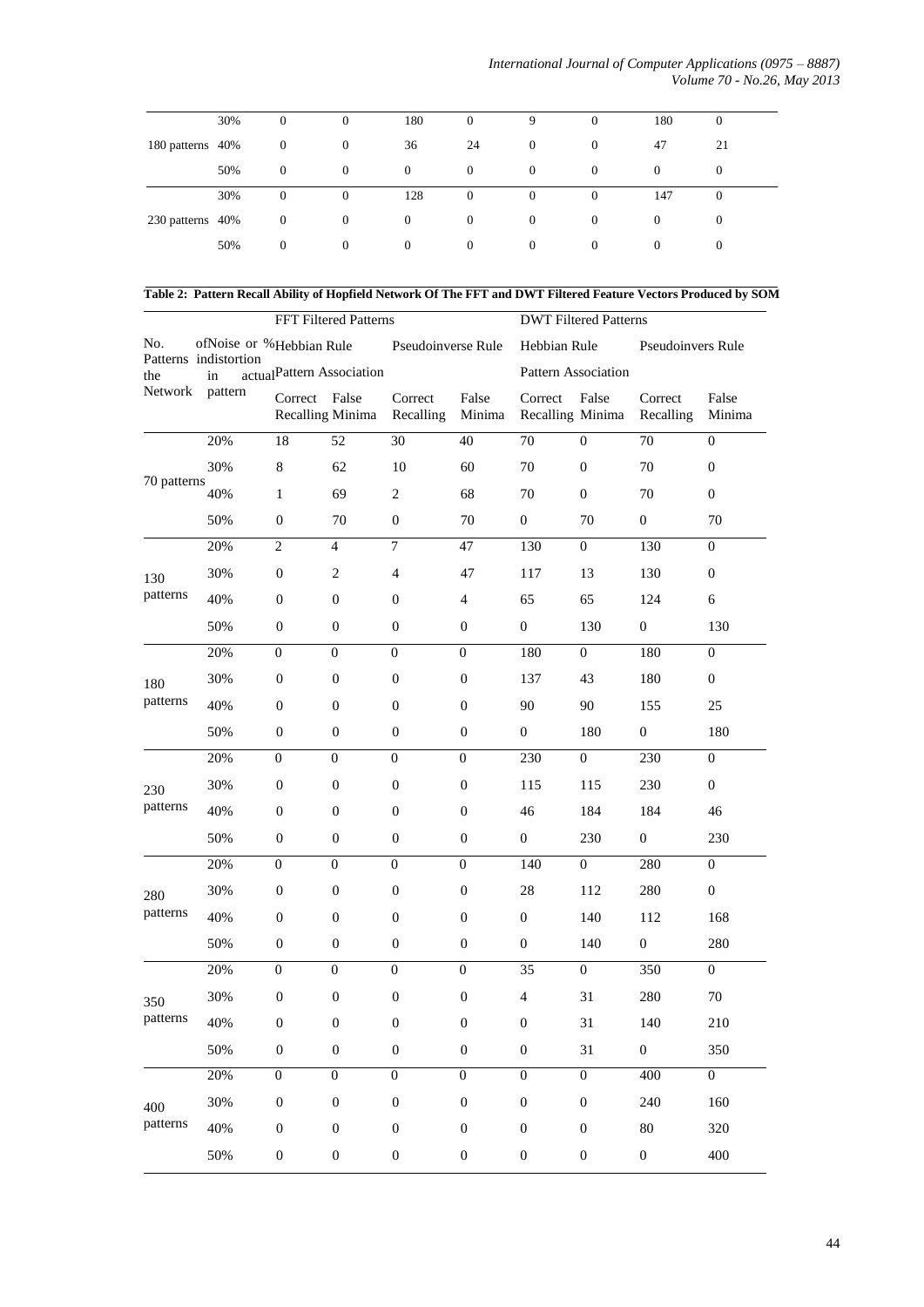# **6. CONCLUSIONS**

Pattern Storage networks have been used to efficiently store and recall the prototype patterns. The learning method used traditionally has been Hebbian learning, which has with it a number of efficiency issues particularly related to the limited storage capacity and recall efficiency of the noisy prototypes. This can be taken care of by modifying the learning rule and also by adopting better methods of feature extraction. Experiments conducted in the current paper have tested both. The Pseudoinverse learning rule in this paper has been modified in such a way that it improves the storage and recall efficiency of the Hopfield network, a characteristic of the standard Pseudoiverse rule, and also incorporates some of the advantages of Hebbian rule such as locality and incremental learning. The feature extraction mechanisms chosen for this paper i.e. FFT, DWT and SOM have been implemented with Hebbian learning and with the modified Pseudoinverse learning and the results analyzed and compared. It has been analyzed through the simulation design that  $t$  he efficiency of the Hopfield network can be enhanced by

training it with modified Pseudoinverse rule instead of Hebbian rule. The Hopfield network performs better when the prototype patterns presented to it have been filtered through FFT and DWT and the feature vectors thus produced are stored into the network. The two methods have almost the same results but DWT slightly outperforms FFT. The efficiency of the Hopfield network can be further enhanced when the feature vectors produced by FFT and DWT are first compressed with SOM and the compressed feature spaces are input to the Hopfield network. Here the network receiving DWT filtered patterns performs well and improves both the storage capacity and recall efficiency but network receiving FFT filtered patterns performs poorly.

The following observations have been made during the implementation of the simulation design and analysis of the Hopfield neural network for pattern recalling of the memorized pattern vectors of the scanned images.

The capability of the Hopfield neural network in terms of the pattern correction and recall efficiency with both FFT and DWT Filtered patterns has been analyzed. The capability of the network is tested with the two learning rules i.e Hebbian and Pseudoinverse. It is observed that the Network performs marginally well with the DWT Filtered patterns with both the rules. The two rules when compared, it is clear that Pseudoinverse rule has far better performance with both the categories of patterns.

Further the rate of occurrence of false minima is sufficiently low with both the categories of patterns. Here also the results are comparable but somewhat better with DWT filtered patterns.

The pattern correction and recall efficiency of the Hopfield neural network for the memorized patterns when features are extracted with SOM has been tested. Here again the capability of the network is tested with the two learning rules for the two categories of patterns. The network performs extremely well and better than the stand alone Hopfield network with the DWT filtered patterns for both the rules. But performance is poor with the FFT Filtered patterns, where even with 40 patterns in the network trained with Hebbian rule, the network is able to perfectly recall only 22 patterns at merely 20% distortions. This capability is only slightly enhanced with the Pseudoinverse rule. On the other hand when DWT Filtered patterns are fed into the network, the pattern correction and recall efficiency is sufficiently enhanced and is found to be

better than the stand alone Hopfield network. Further the Pseudoinverse rule outperforms the Hebbian rule here as well.

The rate of occurrence of false minima in this network is quite high. When even 30% distorted patterns are entered into the network, the network associates them to one of the pre-stored patterns, that they resemble the most. In this case also the FFT Filtered patterns produce more false minima than the DWT filtered patterns. Hence the distorted or noisy patterns are associated to either their perfect counterparts or to some other patterns stored in the network.

The poor results obtained with FFT than DWT for all cases can be attributed to the reduced hamming distance between the patterns created by FFT than with DWT. The increase in the occurrence of false minima in the SOM-Hopfield network can be attributed to overlapping of the feature spaces. Hence the distorted feature vectors when presented to the network tend to get associated to the pre-stored patterns that they most closely resemble.

The tolerance of Pattern storage network has been explored in this paper. The aim is to enhance the storage capacity and the pattern correction and recall efficiency of the network. The results from the experiment have been quite encouraging. But still there are various scopes and dimensions to undertake the research in this area like the use of evolutionary algorithms for SOM-Hopfield neural network to improve the recall efficiencies.

## **7. REFERENCES**

- [1] B. Yegnanarayana, Artificial Neural Networks, Prentice Hall of India, 2006.
- [2] W.Tarkowski, M.Lewenstein, A.Nowak, "Optimal Architectures for Storage of Spatially Correlated Data in Neural Network Memories", ACTA Physica Polonica B, 1997, Vol. 28, No.7, pp 1695 – 1705.
- [3] [Kevin Takasaki, "Critical Capacity of Hopfield](http://web.mit.edu.physics/)  [Networks", MIT Department of Physics, 2007, URL:](http://web.mit.edu.physics/)  [http://web.mit.edu.physics/.](http://web.mit.edu.physics/)
- [4] [Gang Wei, Zheyuan Yu, "Storage Capacity of Letter](http://citeseer.ist.psu.edu/584397.html)  [Recognition in Hopfield Networks", Faculty of](http://citeseer.ist.psu.edu/584397.html)  [Computer Science, Dalhousie University,](http://citeseer.ist.psu.edu/584397.html)  <http://citeseer.ist.psu.edu/584397.html>
- [5] Neil Davey, S.P Hunt, Rod Adams, "High Capacity Recurrent Associative Memories", Neurocomputing - IJON, 2004, vol. 62, pp. 459 - 491, DOI: 10.1016/j.neucom.2004.02.007.
- [6] Amos Storkey, "Increasing the Capacity of a Hopfield Network Without Sacrificing Functionality", Artificial Neural Networks – ICANN'97, 1997, 451 – 456.
- [7] D.J.Amit, H. Gutfreund, H.Sompolinsky, "Storing infinite number of patterns in a spin Glass Model of Neural Networks.", Physical Review Letters 55, pp 1530 - 1533.
- [8] Frank Emmert Streib, "Active Learning in Recurrent Neural Networks Facilitated by a Hebb-like Learning Rule with Memory", Neural Information Processing – Letters and Reviews, November 2005, Vol. 9, No. 2, pp  $31 - 40.$
- [9] Christophe L. Labiouse, Albert A. Salah, Irina Starikova, "The Impact of Connectivity on the Memory Capacity and the Retrieval Dynamics of Hopfield –type